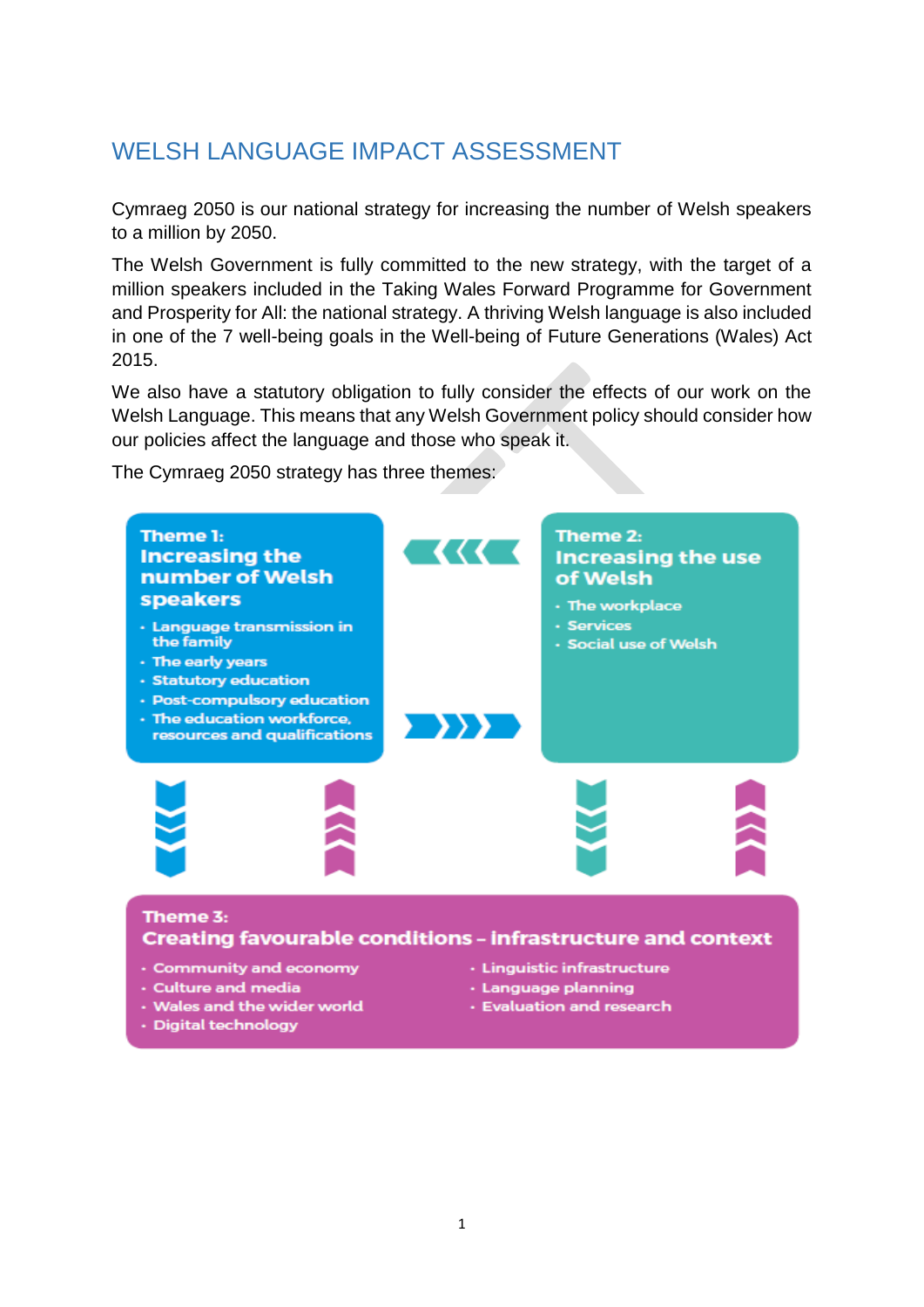The headings under each theme outline the scope of activities that can affect the language.

As a general rule, if your policy has the potential to impact on people, it will impact in some way on Welsh speakers and therefore on the Welsh language.

## **Welsh Language Impact Assessment reference number (completed by the Welsh Language Standards Team, email: Safonau.Standards@gov.wales):**

#### **02/05/2021**

Does the proposal demonstrate a clear link with the Welsh Government's strategy for the Welsh language? – [Cymraeg 2050 A million Welsh speakers](http://gov.wales/docs/dcells/publications/170711-welsh-language-strategy-eng.pdf) and the related [Work](https://gov.wales/docs/dcells/publications/170711-cymraeg-2050-work-programme-eng-v2.pdf)  [Programme for 2017-2021?](https://gov.wales/docs/dcells/publications/170711-cymraeg-2050-work-programme-eng-v2.pdf)

#### Liberty Protection Safeguards: Background

The Liberty Protection Safeguards (the LPS) are a new system introduced by the UK Mental Capacity (Amendment) Act 2019 that will replace the Deprivation of Liberty Safeguards (DoLS).

The DoLS/LPS are part of the Mental Capacity Act 2005 which is the legal framework in Wales and England about how decisions are made when a person lacks the mental capacity to make that decision for themselves.

The need for urgent reform of the current law and DoLS is widely recognised across the system in Wales and England, including from people with lived experience and carers. There is strong Ministerial commitment to implementing the new safeguards in Wales. There is a specific commitment to reform in the Mental Health Delivery Plan for Wales 2019-2022.<sup>1</sup>

The purpose of the LPS are to protect the Article 5 rights (right to liberty) under the European Convention on Human Rights of people who lack mental capacity to consent to their health and/or social care and treatment. Where those arrangements amount to a deprivation of a person's liberty due to the degree of restrictions or confinement they involve, the appropriate lawful authority to begin or continue those arrangements must be sought.

**<sup>.</sup>** <sup>1</sup> [Welsh Government Mental Health Delivery Plan 2019 to 2022](https://gov.wales/mental-health-delivery-plan-2019-to-2022)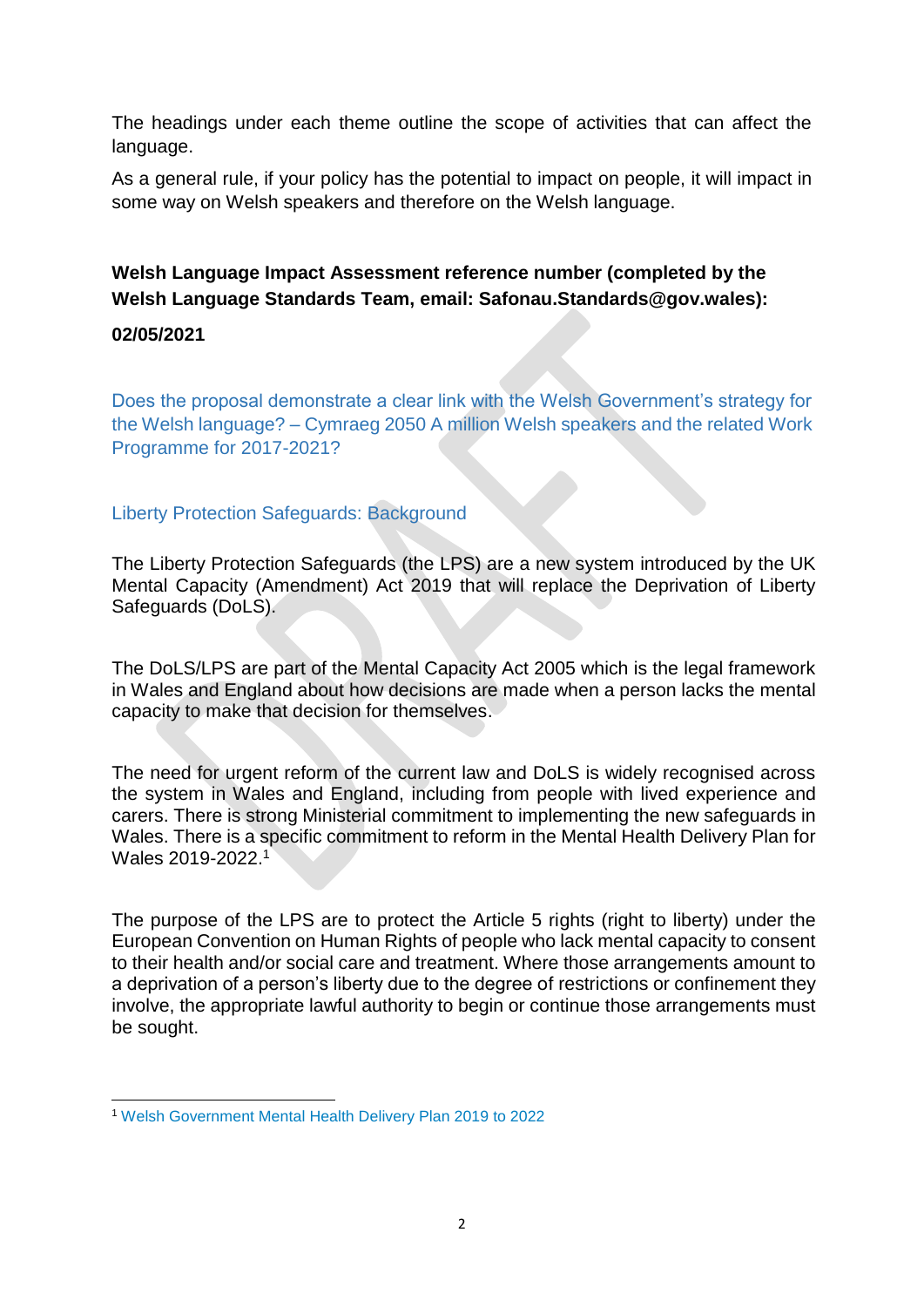The LPS system provides safeguards for ALL people aged 16 and over who lack the mental capacity to consent to their care, support or treatment and those arrangements amount to a deprivation of their liberty i.e. they are not free to leave a place permanently and are under continuous supervision and control. The LPS will also apply in ALL settings (e.g. care homes, nursing homes, hospitals, supported living, day services, sheltered housing, shared lives accommodation, post-16 specialist education placements and people's own homes). By comparison, DoLS only applied to arrangements in care homes and hospitals and to people aged 18 and above.

Under the new LPS system, Responsible Bodies (health boards and local authorities in Wales) will be responsible for authorising the care, support or treatment arrangements that amount to a deprivation of liberty.

To support the implementation of the LPS in Wales, there will be four areas of legal safeguards underpinned by Welsh Regulations, which focus on:

- Enhancing the role of Independent Mental Capacity Advocates (IMCAs).
- Creating on a new role of Approved Mental Capacity Professionals (AMCPs) and arrangements for their approval by local authorities, training requirements and a prescribed body for approval of that training (in Wales – this will be Social Care Wales).
- Prescribing public bodies (CIW / HIW / Estyn) to monitor and report on the LPS.
- Agreeing and setting out which professionals can undertake LPS related assessments, pre-authorisation reviews and make decisions.

The Regulations are required to implement the LPS in Wales. Without these Regulations, the legal frameworks needed to support the implementation of the LPS in Wales will not be in place.

Welsh Government plans to consult on draft LPS Regulations for Wales.

In line with Mwy na geiriau / More than just words: A Strategic Framework for Promoting the Welsh Language in Health, Social Services and Social Care, the 'active offer' principle will apply to work undertaken as part of the LPS. Where applicable, services such as assessments and advocacy support will be offered in Welsh. Workforce planning will look to ensure there are no barriers to receiving services in Welsh, and that these services are offered proactively.

As part of a baseline data exercise to better understand the current workforce in Wales, local authorities and local health boards were asked to provide information relating to the provision of services under DoLS in Welsh.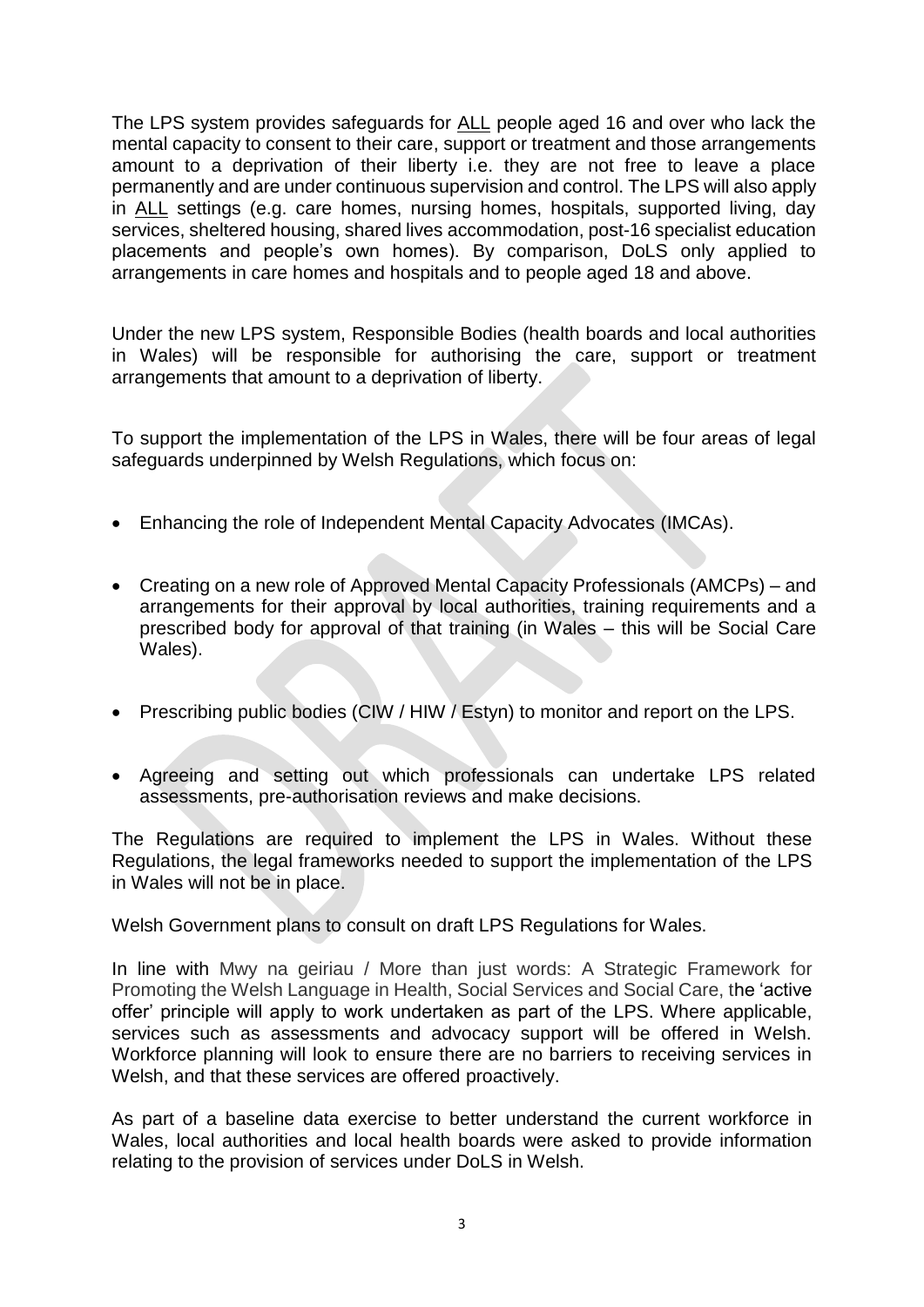For advocacy services commissioned by local health boards, 3 of the 7 health boards reported there had been requests for IMCA services to be offered in Welsh, with approximately 10 requests across Wales each year.

5 of the 22 local authorities reported requests for best interest assessments to be undertaken in Welsh, amounting to approximately 50 assessments a year across Wales. 13 of the 22 local authorities reported employing Best Interests Assessors who would be able to undertake assessments in Welsh, if required.

1 health board undertook assessments in Welsh in the last year, with two health boards reporting capacity within existing staff.

Some organisations without Welsh speaking Best Interests Assessors reported that arrangements were in place to support translation should this be needed, and that training was being provided to support staff to be more confident undertaking assessments in Welsh.

Whilst these are limited numbers across Wales, it is highly important that the active offer is available to individuals whose first language is Welsh. This is particularly important for the LPS assessments, where individuals may be far more comfortable discussing their wishes and feelings in relation to care, support or treatment in Welsh.

There will also be significant numbers of individuals living with dementia who will be supported under the LPS framework, who are often reliant on speaking in their first language. As part of the development of local LPS workforce plans, Responsible Bodies will need to work towards ensuring that services are provided on a one-to-one basis in Welsh and are not just offering translation. Welsh Government officials will also engage with existing dementia policy structures to ensure appropriate implementation of Welsh language requirements.

In terms of monitoring and reporting on the LPS: In their role on monitoring and reporting, HIW, CIW and Estyn will continue to adhere to Welsh Language Standards, particularly in relation to meeting with the cared-for person and ensuring Welsh language requirements are being met. Since June 2019, there are new duties on health boards in Wales to offer Welsh language services to patients. These duties are The Welsh Language Standards (No. 7) Regulations 2018. The Welsh Language Commissioner regulates health board's compliance with The Welsh Language Standards (No. 7) Regulations 2018.

As set out in the HIW Welsh Language Statement issued in 2019, HIW checks that Welsh language services are provided by healthcare services as part of their current inspection programme. As part of the framework, HIW inspects and reports on whether Welsh speakers are able to use the Welsh language as a natural part of their care, and whether Welsh speakers are able to use the Welsh language to express themselves when receiving care in accordance with the Health and Care Standards. HIW report on inspection findings in respect of Welsh language provision, analysing specific themes and trends in their Annual Report. Similarly, as part of their inspections of regulated services, CIW already look at and report if an 'Active Offer' is made to people using services – as set out in 'Mwy na geiriau / More than just words: A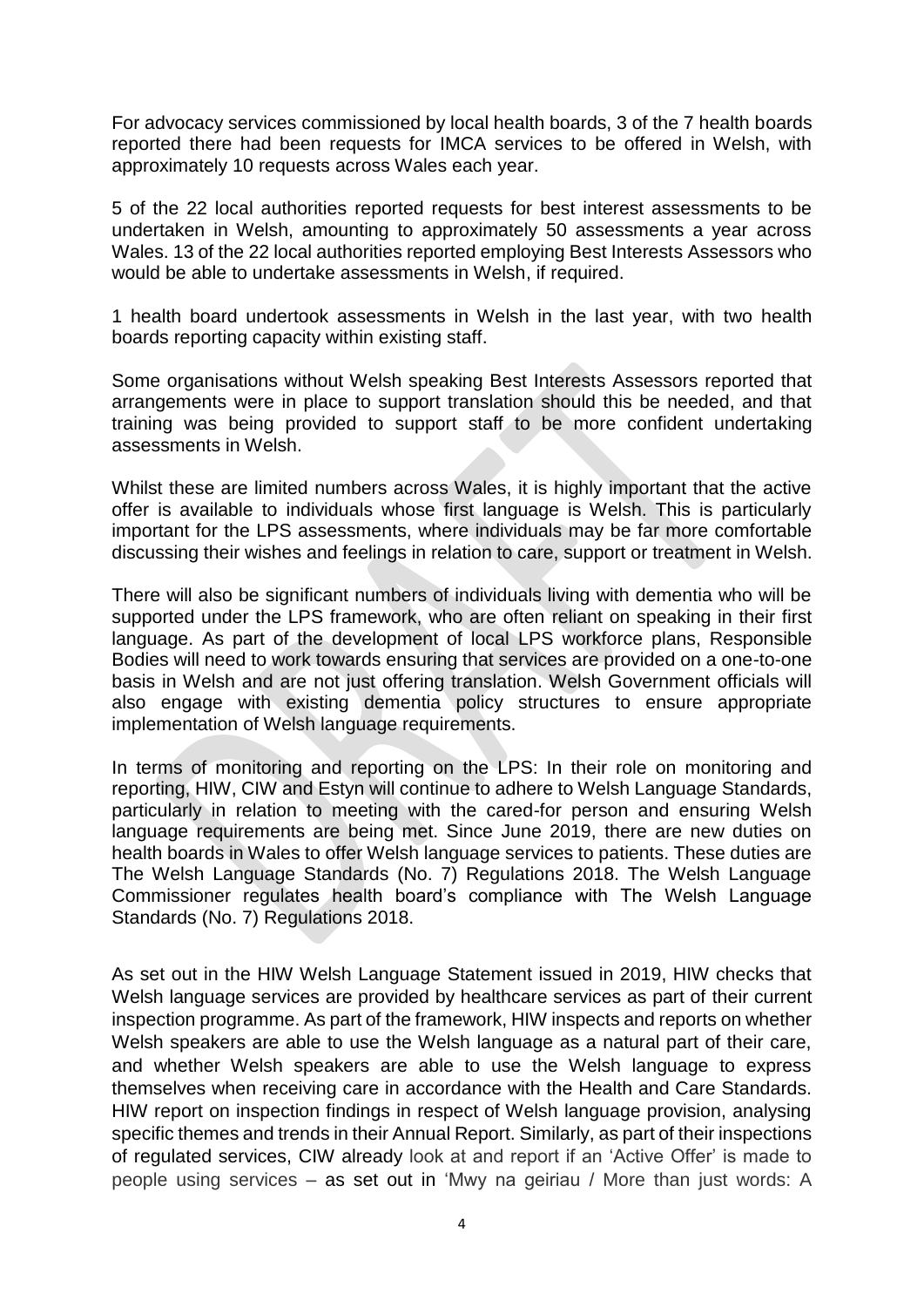Strategic Framework for Promoting the Welsh Language in Health, Social Services and Social Care'. CIW also consider the performance of local authority social services in carrying mental capacity assessments and deprivation of liberty authorisations in Welsh as appropriate in line with Mwy na geiriau / More than just words. Likewise, Estyn inspections include a specific focus on Welsh Language Standards.

Describe and explain the impact of the proposal on the Welsh language and explain how you will address these impacts in order to improve outcomes for the Welsh language. How will the proposal affect Welsh speakers of all ages (both positive and/or adverse effects)? You should note your responses to the following in your answer to this question, along with any other relevant information:

 Overall – it is anticipated that the implementation of the LPS and the Regulations for Wales (on monitoring and reporting; the role of the AMCP; who can undertake assessments, determinations and pre-authorisation reviews; and the role of IMCAs) will have a positive impact on Welsh speakers.

How will the proposal affect the sustainability of Welsh speaking communities (both positive and/or adverse effects)?

- The proposal will positively affect the sustainability of Welsh speaking communities, as the workforce modelling to implement the LPS will take account of the demand for Welsh language services, and local capacity to deliver this. As local authorities and health boards are developing their workforce to implement the LPS, the ability to appropriately deliver services in Welsh will be a key consideration set out in the LPS Workforce Plan and Training Framework.
- As highlighted above: In terms of monitoring and reporting on the LPS in their role on monitoring and reporting, HIW, CIW and Estyn will continue to adhere to Welsh Language Standards, particularly in relation to meeting with the cared-for person and ensuring Welsh language requirements are being met.
- Alongside the formal consultation on the draft Regulations and Impact Assessments, Welsh Government will also undertake focussed engagement on the Workforce Plan and Training Framework. These are documents aimed at professionals within Responsible Bodies which will provide planning advice to support the development of local plans for the implementation and maintenance of the LPS. The focussed engagement will therefore be undertaken with stakeholders within Responsible Bodies and other key organisations, to develop the workforce planning documents, and enable Responsible Bodies to begin to develop and implement their own workforce plans as early as possible. Following this engagement, updated versions of the Workforce Plan and Training Framework will be published.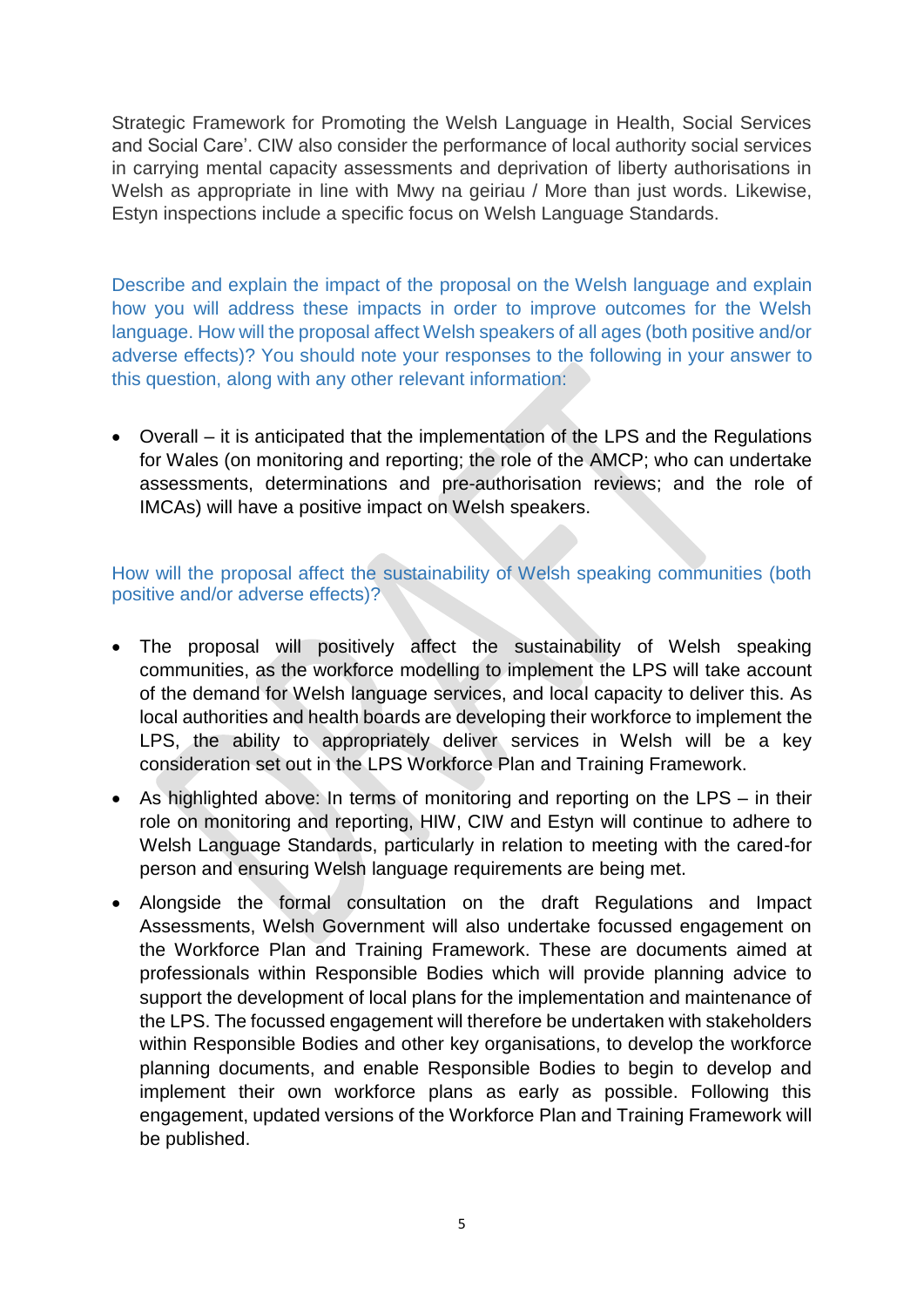- In addition, HIW, CIW and Estyn will also be engaging with stakeholders to develop an LPS Monitoring and Reporting Strategy. Following this engagement and the consultation on the draft LPS Regulations, a Monitoring and Report Strategy for Wales will be published.
- We will use the consultation period to gather further evidence of the impacts of the LPS on the Welsh language. The Welsh Language Impact Assessment will be published alongside the draft Regulations for Wales for consultation – and specific consultation questions on the Welsh language are asked to gather the views of stakeholders on our assessment of impact.

How will the proposal affect Welsh medium education and Welsh learners of all ages, including adults (both positive and/or adverse effects)?

 We anticipate there will be a positive impact on Welsh medium education. Organisations are already offering courses to increase the confidence of staff to deliver services in Welsh, and this will continue to be a priority in developing a workforce capable of delivering the active offer.

How will the proposal affect services available in Welsh (both positive and/or adverse effects)? (e.g. health and social services, transport, housing, digital, youth, infrastructure, environment, local government etc.)

- We anticipate there will be a positive impact on services available in Welsh as the workforce modelling to implement the LPS will take account of the demand for Welsh language services, and local capacity to deliver this. As local authorities and health boards are developing their workforce to implement the LPS, the ability to appropriately deliver services in Welsh will be a key consideration set out in the Workforce Plan.
- A number of services that have not had requests for services to be delivered in Welsh do already have capacity to deliver services in Welsh, but there will be a need to develop this capacity in other areas, both through training and recruitment. It will be equally important to ensure that information provided to individuals and their families is proactive in making the offer of services in Welsh.